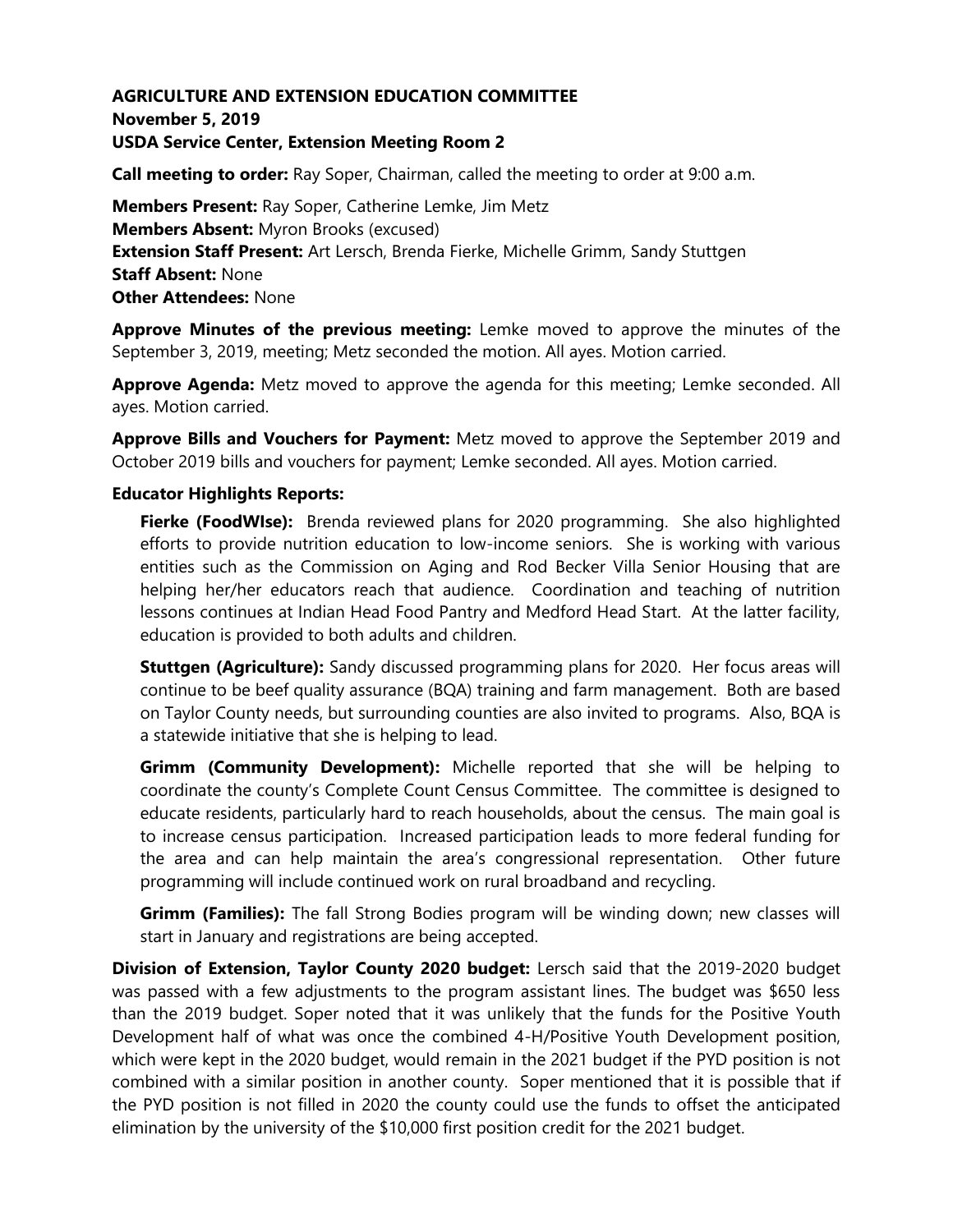**2020 Contract between Taylor County and UW Board of Regents:** Lersch outlined the fees the county pays in support of Extension. The language has not changed from 2019 except the term of the contract. Instead of January 1, 2019 –December 31, 2019 it was changed to January 1, 2020 – December 31, 2020. The percentage of FTE for each position are Agriculture – 0.80%, 4-H Program Coordinator – 0.50%, Community Development – 0.80%, and Health & Well - Being (Strong Bodies program) – 0.20%. Even though the county kept funds in its 2020 budget in support of the .50 Positive Youth Development position, that position is not listed in the contract because there is no prospect of filling it by January 1, 2020. Thus, the county will not be charged for it. The \$10,000 first position credit from the university remains in effect for 2020. There are also professional development fees of \$1,500 (\$500 for each of the 3 educator positions listed in the contract.) The total fee is \$86,950.00. Metz moved to approve the contract as presented. Lemke seconded the motion. Following discussion, motion carried to approve the contact, and the three committee members present signed the contract.

**Update on 4-H position search; committee involvement in interviews:** There were four applicants for the position. UW-Madison Human Resources directs and coaches the search process. The search committee will review the applications on November 11. There will probably not be preliminary interviews, and final interviews are tentatively scheduled for November 20 at 9 a.m. Lersch will lead the interviews and may make an oral offer soon after finals depending on whether the interviewers agree on who should be hired. The job description does include a youth development component.

**University related updates from AED:** Ray Cross, University of Wisconsin System President, is retiring as soon as a new president can be hired. The Dean of Extension, which is now filled on an interim basis by Karl Martin, has been posted. Applications for the latter position close January 17. Both positions involve a national search.

**Next Committee Meeting:** The next meeting of the Taylor County Agriculture and Extension Education Committee will be **January 7, 2020,** at **9:00 a.m.**

**Adjournment:** With no further business, Metz moved to adjourn the meeting at 10:25 a.m.; Lemke seconded. All ayes. Motion carried.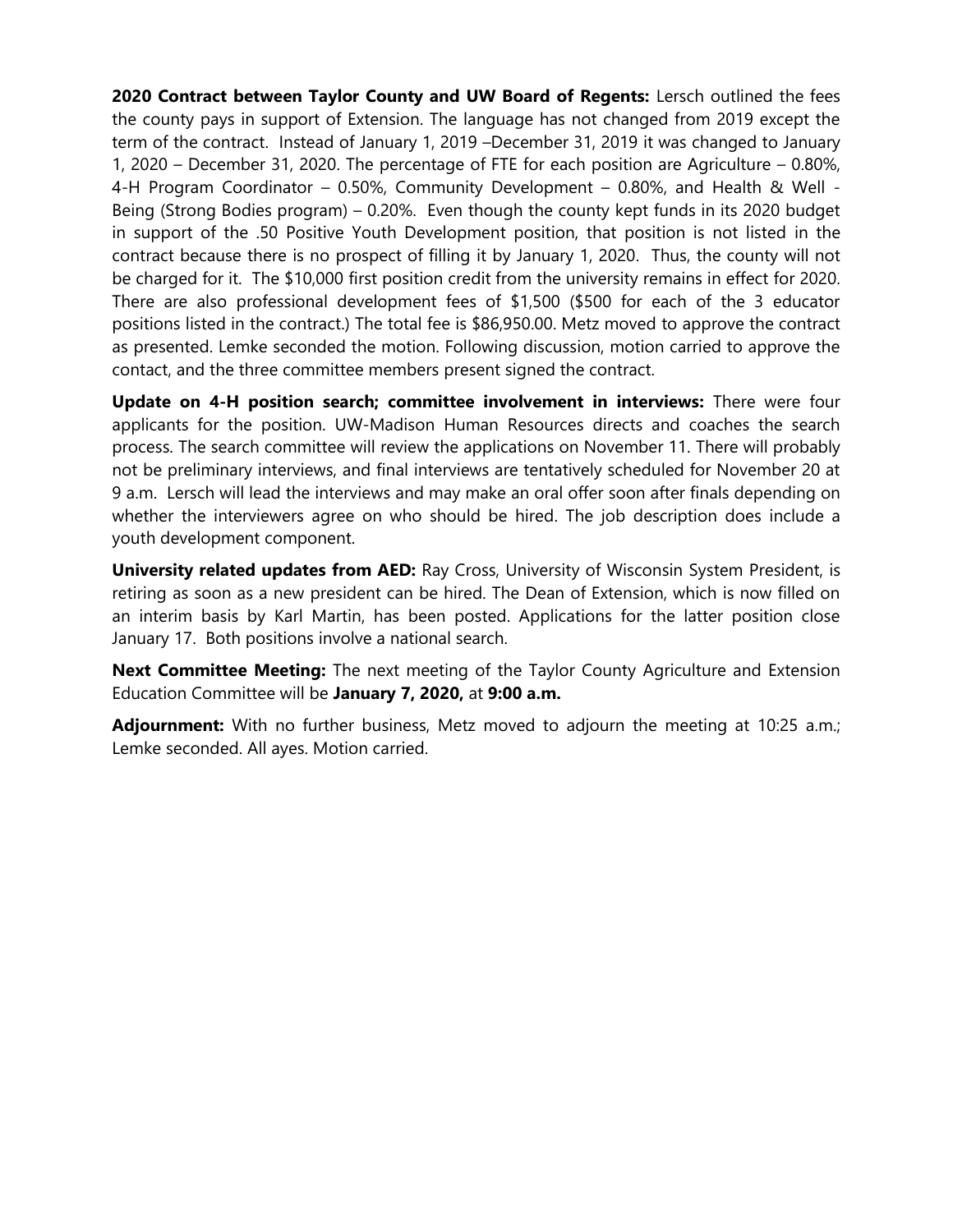# **AGRICULTURE AND EXTENSION EDUCATION COMMITTEE September 3, 2019 USDA Service Center, Extension Meeting Room 2**

**Call meeting to order:** Ray Soper called the meeting to order at 9:00 a.m.

**Members Present:** Ray Soper, Myron Brooks, Catherine Lemke, Jim Metz **Members Absent:** None **Extension Staff Present:** Art Lersch, Stephanie Boehnlein, Michelle Grimm, Brenda Fierke, Sandy Stuttgen **Staff Absent:** None **Other Attendees:** None

**Approve Minutes of the previous meeting:** Brooks moved to approve the minutes of the July 2, 2019, meeting; Metz seconded the motion. All ayes. Motion carried.

**Approve Agenda:** Lemke moved to approve the agenda for this meeting; Metz seconded. All ayes. Motion carried.

**Approve Bills and Vouchers for Payment:** Brooks moved to approve the July 2019 and August 2019 bills and vouchers for payment; Lemke seconded. All ayes. Motion carried. As a follow-up to the previous meeting, Lersch noted that the tax on the copier lease was not a monthly item.

#### **Educator Highlights Reports:**

**Fierke:** Healthy Food Pantries program; fruit and vegetable consumption are up. Pantries are displaying an increased variety of fruits and vegetables.

**Stuttgen:** Sandy discussed the series of beef workshops, three of which have been held and one that will be held in September. She also discussed an upcoming livestock emergency planning session that will include local sheriff departments.

**Grimm:** Gardeners in the Community Gardens, especially one of the Master Gardeners, donate produce to the Indianhead Medford Food Pantry, and vendors from the Tuesday Medford Farmers Market donate to food pantries, as well. The recent Friends of the Downtown event was considered a success. Members of the Taylor County Broadband Committee decided to go forward with a "middle-mile approach", whereby the County owns the fiber and leases it to users. The County would partner with power companies. They will be looking at public and private grant opportunities. The August Learning for Life program was on the topic of civility in public discourse and was well received.

**Grimm:** Sign-ups for StrongBodies are underway.

**Positive Youth Development and 4-H Programming:** Lersch reported on 4-H, based on Stephanie Boehnlein's exit report, which will be shared with the new person to be hired for the position. At the end of the 2018-2019 4-H year, there were 179 youth members, 55 adults, and 7 clubs. One club dissolved during the year due to inactivity. There are 9 chartered entities – the seven clubs, the Horse Project, and the Federation of 4-H. There were no afterschool clubs, but Boehnlein started a STEM afterschool in Rib Lake and Gilman and hopes to see this continue.

**Division of Extension, Taylor County 2020 budget:** Lersch reviewed the 2019/2020 budget comparison that the committee members had received. He noted that a 4-H Coordinator position would be charged the same fee as a Positive Youth Development position. If it was a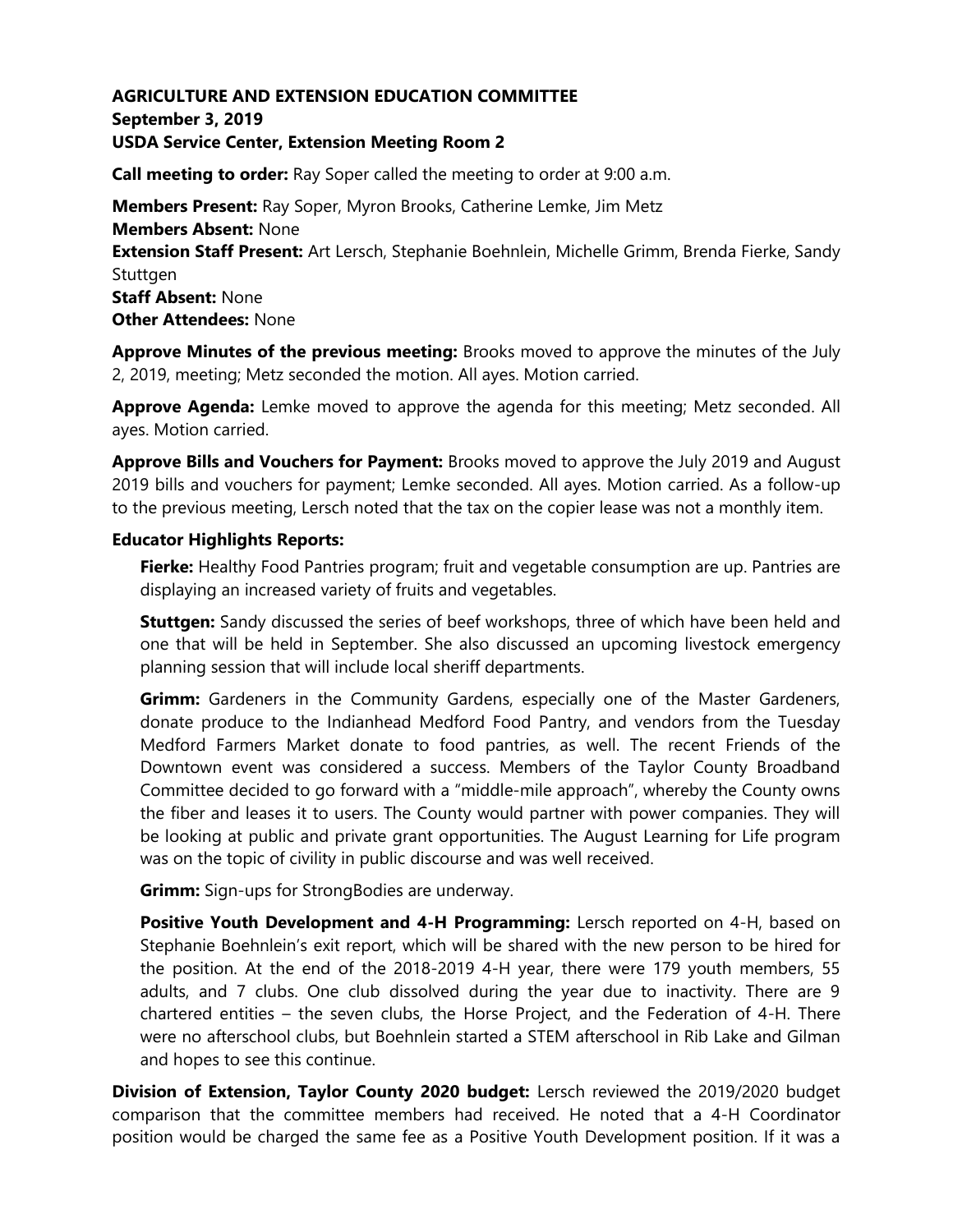less than full-time position, the fee would go down accordingly. Metz moved to accept the 2020 budget as presented by Lersch and send it to budget review; Lemke seconded the motion. There was no further discussion, and the motion carried on a voice vote.

**Status of 4-H Program Coordinator/Positive Youth Development position:** Lersch informed the committee that state Extension still is unclear about how the position will be filled. He is pushing for a 50 percent 4-H, 50 percent Youth Development position. Human Resources in Madison would require the position to be posted as two separate positions which would be posted at the same time. There is no guarantee that the county will get both positions and one person to fill both. The county is unlikely to get a 100 percent Youth Development position. Lersch will be meeting next week with Matt Calvert, Director of the Positive Youth Development Institute and will discuss the position. It is possible that Calvert may propose Taylor County sharing the position with another county. Soper stated that Youth Development rather than just 4-H has more potential to help all youth and all schools and noted that the position as previously filled at 50% 4-H only supported 179 youth members. Brooks stated that he preferred an emphasis on 4-H. Lersch commented that the 4-H coordinator would be working to build membership in the 4-H program via afterschool programming, which will serve mostly a non 4- H youth audience that will receive information on 4-H.

**Pressure canner testing:** Both the office and Soper were contacted by a resident who was looking to have her pressure canner lid/gauge tested. Extension Taylor County no longer has anyone certified to do this testing. Getting one of the staff certified would be at the discretion of Extension's Health & Well Being Institute. The Institute is trying to regionalize the service. Price, Lincoln, and Clark Counties currently have someone who is certified. The committee had two options: leave the status as it is, with Taylor County residents needing to go to one of the other counties or getting someone in the office certified. Apparently, Extension Taylor County does not have someone with the correct programming emphasis to be trained. Office staff know where testing can be done and can inform clients.

**University related updates:** Lersch is completing Extension county Area 3 budgets. He will be meeting with the Taylor County Finance Committee in September. He has scheduled midpoint conversations with the county educators; the conversations are formal reviews of programming goals and progress toward reaching them. Lersch reviewed the status of UW-Madison appropriations to Extension. There has been discussion of equity pay raises for Extension educators, who presently make less than comparable staff on the Madison campus. There is a question of how much will be covered by Extension vs UW-Madison. The state legislature has appropriated funds for UW-Madison, but it is not clear yet how much will be going to Extension. Lersch noted that Area 3 is currently fully staffed except for Taylor County 4-H/Youth Development.

**Next Committee Meeting:** The next meeting of the Taylor County Agriculture and Extension Education Committee will be **November 5, 2019,** at **9:00 a.m.**

**Adjournment:** With no further business, Metz moved to adjourn the meeting at 10:40 a.m.; Lemke seconded. All ayes. Motion carried.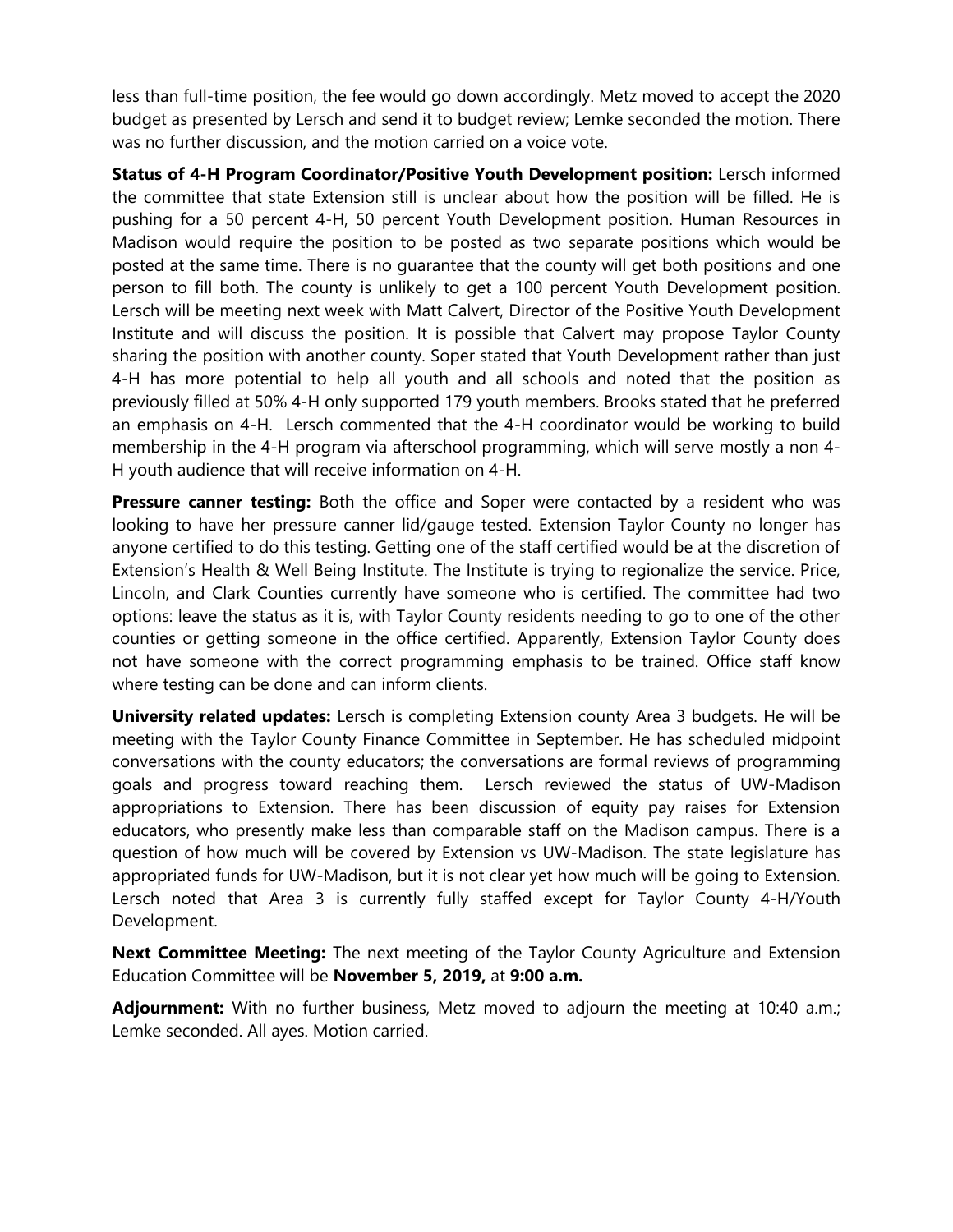#### **AGRICULTURE AND EXTENSION EDUCATION COMMITTEE July 2, 2019**

## **USDA Service Center, Extension Meeting Room 2**

**Call meeting to order:** Ray Soper, Chair, called the meeting to order at 9 a.m.

**Members Present:** Ray Soper, Myron Brooks, Catherine Lemke, Jim Metz **Members Absent:** None **Extension Staff Present:** Art Lersch, Stephanie Boehnlein, Michelle Grimm, Brenda Fierke, Sandy Stuttgen **Staff Absent:** None **Other Attendees:** Akilah Dillon, *Star News*

**Approve Minutes of the previous meeting:** Brooks moved to approve the minutes of the May 7, 2019 meeting; Lemke seconded the motion. All ayes. Motion carried.

**Approve Agenda:** Metz moved to approve the agenda for this meeting; Brooks seconded. All ayes. Motion carried.

**Approve Bills and Vouchers for Payment:** Metz moved to approve the May 2019 and June 2019 bills and vouchers for payment; Lemke seconded. All ayes. Motion carried. Request was made to check on property tax issue on copier.

#### **Educator Highlights Reports:**

**Fierke:** Has given presentations at the food pantry in Medford, most recently discussing low sodium foods. She has worked with local schools on the Smarter Lunchrooms program.

**Stuttgen:** Shared the Taylor County profile from the 2017 Agriculture Census. She also discussed a recent Tractor Safety Class that was held in Gilman.

**Grimm:** Under her Community Development programming, Grimm discussed her work with broadband. Taylor County is continuing to work with Vantage Point, a consulting firm, in an effort to provide better broadband service in the county. A survey to gather residents' opinion of internet service in this area has been posted online; so far there have been 500 participants. Grimm attended a Rural Broadband and Partnership Opportunities meeting. In addition to educators, county board members, and electric cooperative representatives, the meeting included participation by internet service providers (ISPs). Recycling and Clean Sweep were held recently. About 100 people participated in the appliance/small electronics collection, which was down from previous years. Participation was also down in the collection of pharmaceuticals. Learning for Life, a series of programs organized by Grimm, is continuing the first Tuesday of each month. She also works with the Farmers Market in Medford., providing information on regulations and assisting with special event planning. In addition, the Friends of the Downtown have planned a community  $4<sup>th</sup>$  of July event, which includes a bike ride.

**Grimm:** StrongBodies classes are on hiatus this summer except for one class that is being held in Medford. New classes will begin in September.

**Boehnlein:** The COWS program was offered at Stetsonville Elementary. Boehnlein taught robotics to  $8<sup>th</sup>$  grade students at Rib Lake Elementary school. 4-H members, including two from Taylor County, will be taking part in Leadership Washington Focus the last two weeks in July. Boehnlein will be one of the 4-H staff leading the trip. One of the goals is to build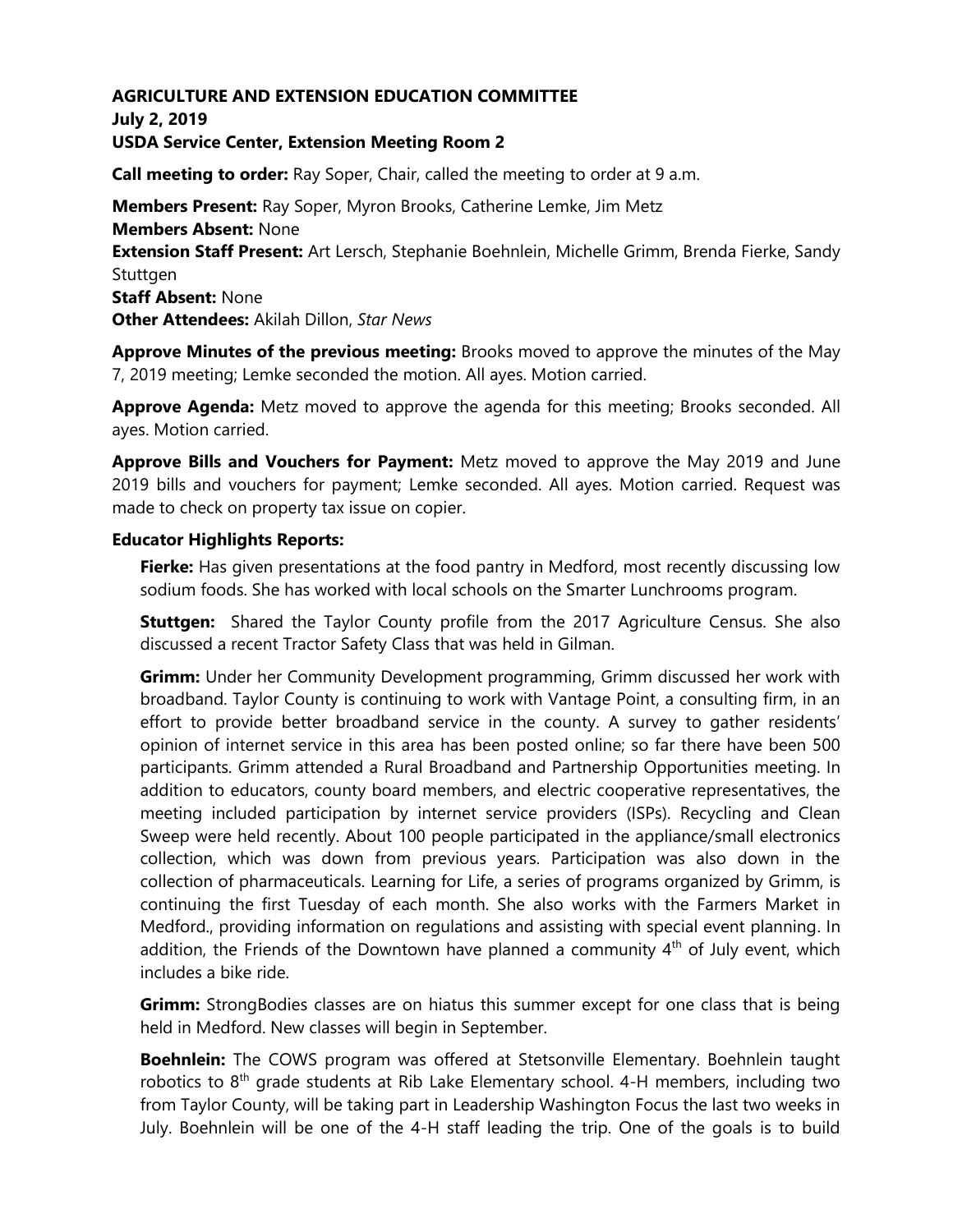leadership skills in the participants. 4-H Intermediate camp, which was held at Upham Woods, had two campers and one junior counselor from Taylor County. Some of the participating counties are looking for a different site for next year.

Lersch announced that Boehnlein is relocating and will be leaving the 4-H/Positive Youth Development position in mid-August. Soper expressed appreciation for her work.

**WACEC to WEXA Transition:** Information concerning the transition from the WACEC (Wisconsin Associated County Extension Committees) to the newly created WEXA (Wisconsin Extension Association). *[The agenda improperly referred to the existing organization as WEECDA, as did the meeting notes.]* The change results from the restructuring of Extension. Two differences include that the Wisconsin Counties Association will serve as administrator for the new organization, and rather than individual committee members voting on questions, each county committee will have a vote. In order to dissolve WACEC, 80% of the individual members need to sign a consent resolution. Following discussion, the committee decided that the committee members would sign one resolution rather than separate resolutions, which was done. Lersch will forward the signed resolution to the appropriate person(s).

**University Updates from Art Lersch, Area Extension Director:** As of July 1, educators are now employees of the University of Wisconsin – Madison. Lersch explained the steps that were involved in the transition. The change may offer the opportunity to bring even more research and knowledge to the counties, including by professors who don't have Extension funding.

The state budget passed the legislature and was sent to Governor Evers. The legislature's Joint Finance Committee had not moved Evers' proposals for Extension funding forward with the state budget. Dean Martin is hopeful that Evers may resubmit a request for funding.

Lersch will be meeting with Taylor County Finance Director Larry Brandl to review the proposed 2020 Extension Taylor County budget. The University of Wisconsin – Madison will be charging the same fee for all county-based Extension educators in 2020, \$41,500. This makes a total fee decrease of \$2,500 for Taylor County compared to 2019. In addition, the \$10,000 discount will still be offered in 2020.

**Taylor County Positive Youth Development/4-H Coordinator Position:** The Division of Extension is satisfied with keeping the position the same but would like it retitled to 4-H Program Coordinator. Lersch shared the position description and duties. If the committee approves moving forward, Lersch will begin the paperwork for filling the position asap. Soper commented that he sees the position more as youth development rather than a focus on 4-H. Brooks moved to move forward with filling the position as a Positive Youth Development and 4- H position; Lemke seconded the motion. Motion carried. Lersch said that his goal is to have the position filled by the September committee meeting. Soper asked if the committee will be involved in the hiring process, with final interviews. Lersch said that they would be.

**Next Committee Meeting:** The next meeting of the Taylor County Agriculture and Extension Education Committee will be **September 3, 2019,** at **9 a.m.**

**Adjournment:** With no further business, Metz moved to adjourn the meeting at 10:20 a.m.; Lemke seconded. All ayes. Motion carried.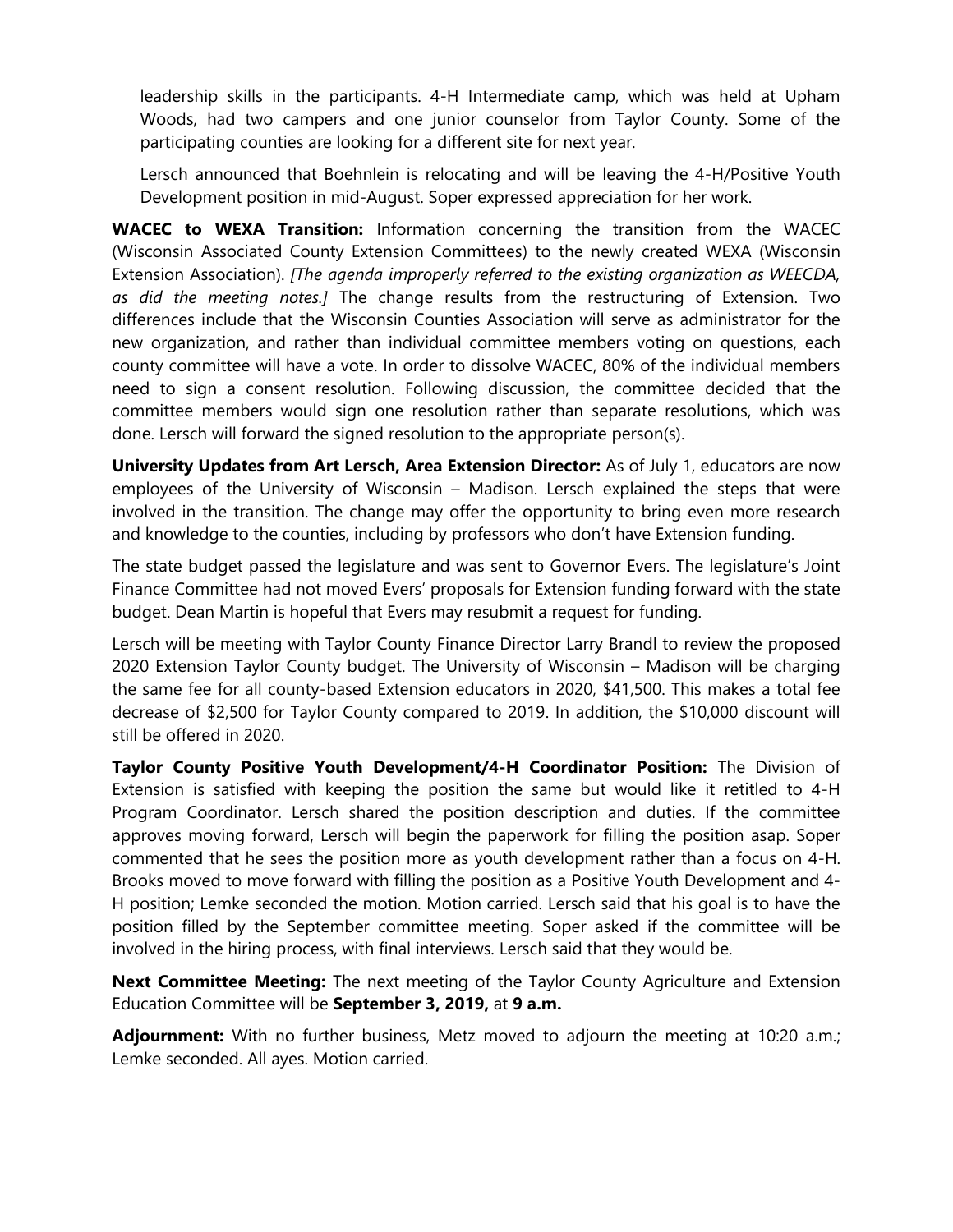# **AGRICULTURE AND EXTENSION EDUCATION COMMITTEE**

**May 7, 2019**

## **USDA Service Center, Extension Meeting Room 2**

**Call meeting to order:** Ray Soper called the meeting to order at 9:00 a.m.

**Members Present:** Ray Soper, Myron Brooks, Catherine Lemke **Members Absent:** Jim Metz **Extension Staff Present:** Art Lersch, Stephanie Boehnlein, Michelle Grimm, Brenda Fierke, Sandy Stuttgen **Staff Absent:** None **Other Attendees: None** 

**Approve Minutes of the previous meeting:** Brooks moved to approve the minutes of the March 5, 2019, meeting; Lemke seconded the motion. All ayes. Motion carried.

**Approve Agenda:** Lemke moved to approve the agenda for this meeting; Brooks seconded. All ayes. Motion carried.

**Approve Bills and Vouchers for Payment:** Lemke moved to approve the March 2019 and April 2019 bills and vouchers for payment; Brooks seconded. All ayes. Motion carried.

### **Educator Highlights Reports**

Sandy Stuttgen (Agriculture), Brenda Fierke (FoodWIse), Michelle Grimm (Community Resources and Strong Bodies), Stephanie Boehnlein (Positive Youth Development and 4-H)

Stuttgen gave updates about her programs, including the Well-being Conference and Who Gets Grandma's Yellow Pie Plate, and she presented a first look at the 2017 USDA Census of Agriculture for Taylor County. She discussed the upcoming tractor safety class that will be held in Gilman this June; Soper asked if the fee for the class should be revisited.

Fierke discussed her efforts to engage in programming in the Indianhead Food Pantry and her efforts to teach youth about nutrition through the Smarter Lunchroom displays in Gilman schools. She also mentioned her efforts to organize teaching efforts during summer school programs and at the Impact 7 senior housing complex.

Grimm provided additional information about the Clean Sweep event that took place over the weekend. Attendance appeared to be slightly down from last year, but overall, the event went very well. She discussed upcoming meetings between county stakeholder institutions (e.g. TDS, school districts, businesses, etc.) and the broadband consultant and discussed her efforts to organize the meetings. She mentioned that Strong Bodies spring sessions are nearly completed and that there will be one summer session, which will take place in Medford.

Boehnlein provided details about her program with the Rib Lake School District to teach youth about energy production, including pedaling a stationary bicycle to produce electricity. She also discussed her work to develop and host a Leaders Social with the 4-H Federation. The social allowed volunteer leaders to discuss new ideas for energizing 4-H clubs, new programs that can be developed, etc. She is also working on establishing a 4-H club in Rib Lake.

### **FoodWIse Agreement Letter for FY 2020**

Fierke presented the FoodWIse agreement letter for fiscal year 2020 and requested that the chair and AED sign. Discussion took place. Chair and AED signed the document.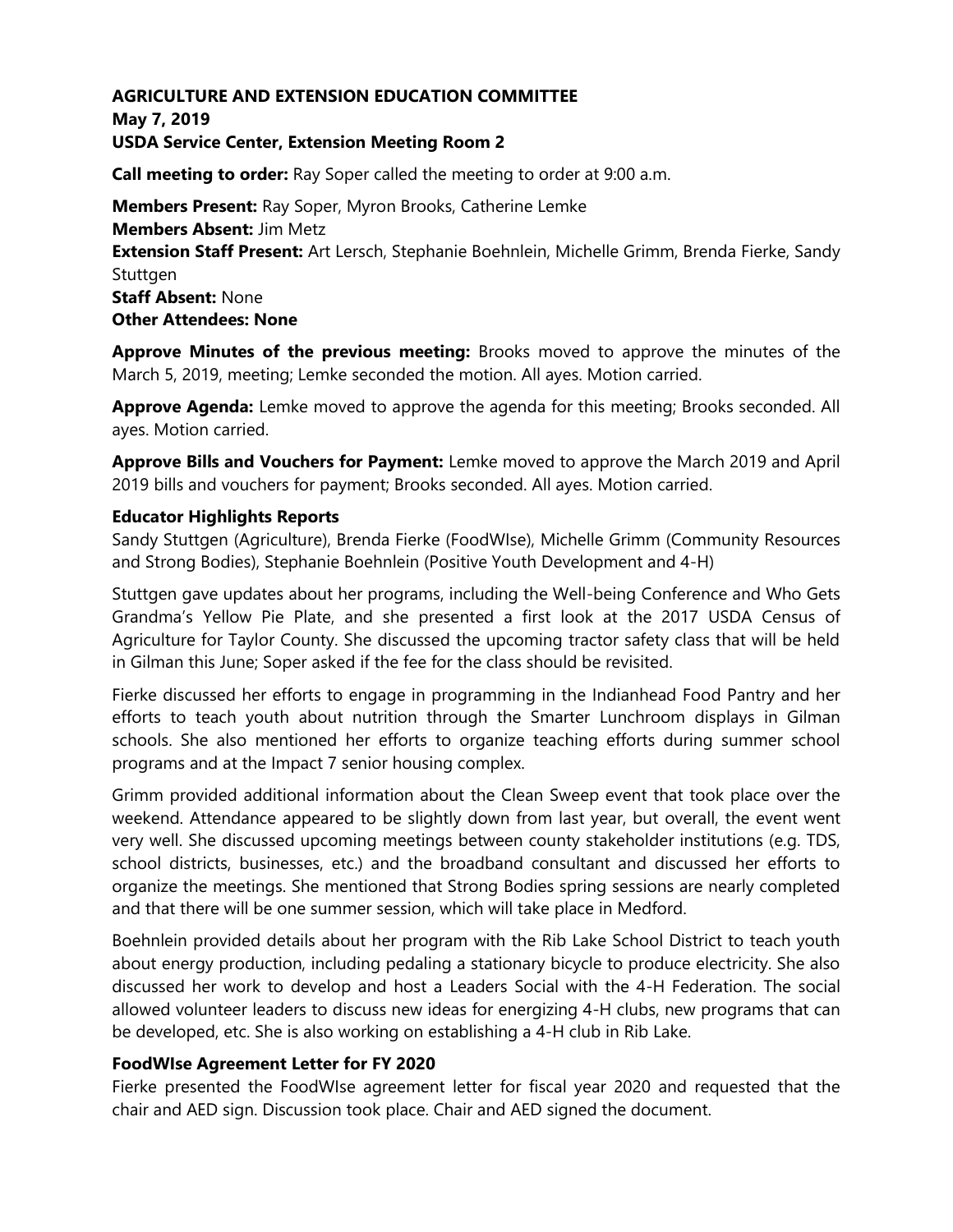## **University related updates**

Lersch reminded the committee that Extension email, business cards, badges, etc. are changing due to Extension becoming a division of UW-Madison. He stated that there will be more changes to come, but none would adversely affect Extension's partnership with counties.

Lersch said that he had just completed educator performance reviews and that they were all positive for Taylor County.

### **2020 Extension budget updates**

Lersch mentioned that in his initial budget proposal, the governor recommended that Extension be provided an additional \$2 million. He said that there is a very long way to go in the state budget process, and it is thus not clear at this time whether any proposed increase will occur. Related to the county budget, he said that he approached IT about purchasing Microsoft Office suite software for Cathy Mauer's county computer. More county budget updates will be placed on the July agenda.

### **Update on FoodWIse Nutrition Educator vacancy**

Fierke confirmed that there are no plans to hire another FoodWIse educator for Taylor County and that she will continue to perform the dual role of coordinator and educator for the county.

**Next Committee Meeting:** The next meeting of the Taylor County Agriculture and Extension Education Committee will be July 2, 2019, at 9:00 a.m.

**Adjournment:** With no further business, Lemke moved to adjourn the meeting at 10:10; Brooks seconded. All ayes. Motion carried.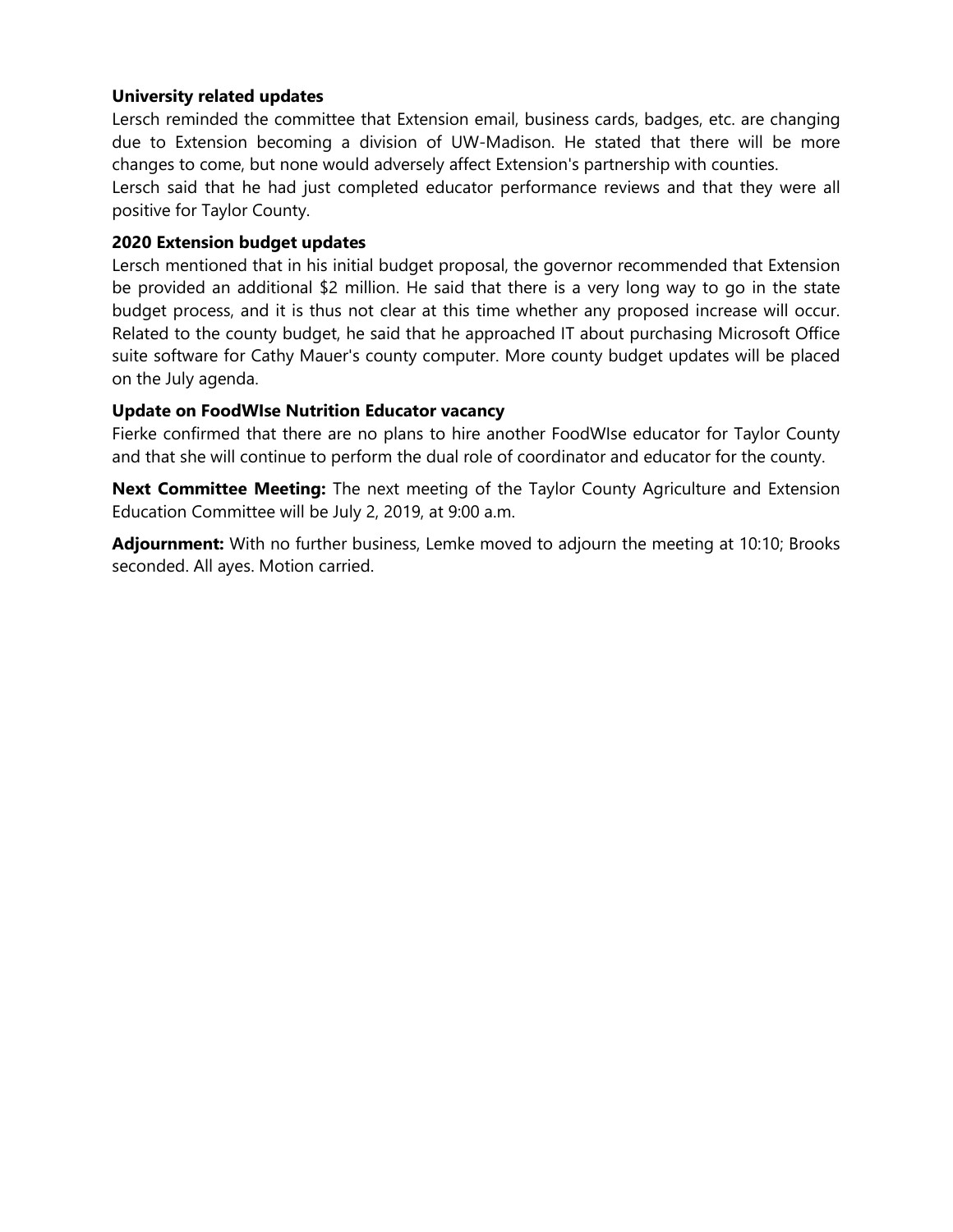## **AGRICULTURE AND EXTENSION EDUCATION COMMITTEE March 5, 2019 USDA Service Center, Extension Meeting Room 2**

**Call meeting to order:** Ray Soper called the meeting to order at 9 a.m.

**Members Present:** Ray Soper, Myron Brooks, Catherine Lemke, Jim Metz **Members Absent:** None **Extension Staff Present:** Art Lersch, Stephanie Boehnlein, Michelle Grimm, Brenda Fierke, Sandy Stuttgen **Staff Absent:** None **Other Attendees:** None

**Approve minutes of the previous meeting:** Brooks moved to approve the minutes of the January 15, 2019, meeting; Lemke seconded the motion. All ayes. Motion carried.

**Approve agenda:** Metz moved to approve the agenda for this meeting; Brooks seconded. All ayes. Motion carried.

**Approve bills and vouchers for payment:** Lemke moved to approve the January 2019 and February 2019 bills and vouchers for payment; Brooks seconded. All ayes. Motion carried.

**Educator Annual Report for 2018:** Lersch recognized the work of Cathy Mauer, Program Assistant, in preparing the annual report. Educators summarized their highlights from 2018

**FoodWIse Nutrition Educator vacancy**: two positions in the state have been filled; the rest are on hold, and the Taylor County position is not on the list to be filled.

**2020 budget, preliminary discussion:** Lersch will be meeting with other AEDs and the Assistant Dean on March 15 to discuss the 2020 budget. The \$10,000 discount on educator contract fees that the state gave the counties for the 2019 budget will not be available for the 2020 budget. Lersch is looking at using some funds from the department's copier account if needed to help offset the loss of the discount. Justification for eliminating the discount includes a plan to align educator salaries with those at UW-Madison, which are higher.

**Next Committee Meeting:** The next meeting of the Taylor County Agriculture and Extension Education Committee will be **May 7, 2019,** at **9:00 a.m.**

**Adjournment:** With no further business, Lemke moved to adjourn the meeting at 10:00 a.m.; Brooks seconded. All ayes. Motion carried.